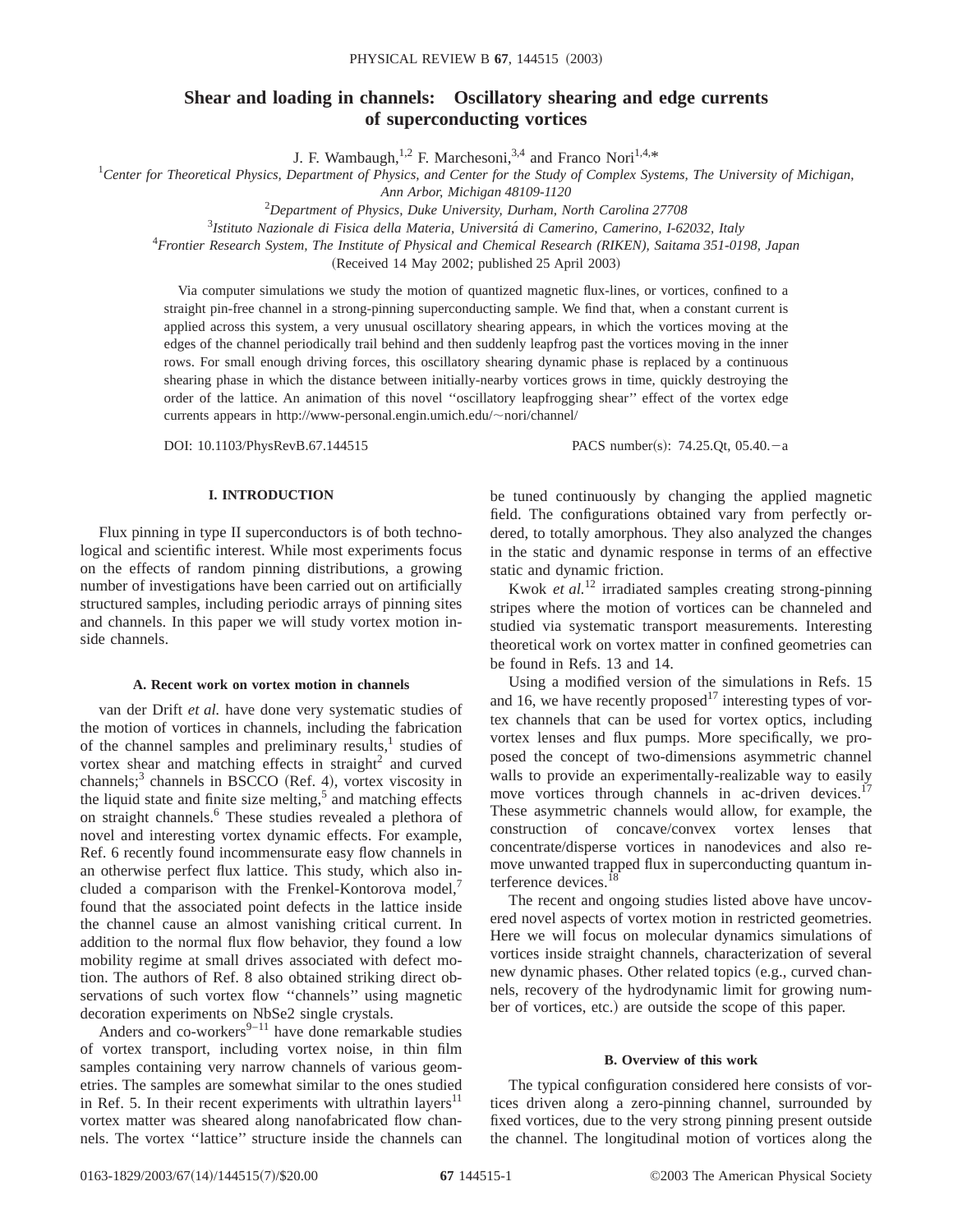

FIG. 1. Schematic diagram of the top view of the simulated sample. Gray regions have very strong pinning, while the white channel has zero pinning.

channel is due to a longitudinal Lorentz force transverse is schematically shown in Fig. 1.

If a weak-pinning or pin-free channel is continuously *loaded*, or driven, with vortices, they will shear<sup>19</sup> with the pinned rows of vortices located right outside the channel. This work studies the dynamics of vortices moving in channels. Our main finding is that vortex motion in the channel can exhibit several unusual dynamic phases, including *oscillatory shearing* of the edge rows of vortices. In this latter phase, the outer moving rows, or *edge currents* of vortices, first trail behind the central vortex lanes of this ''fluxonbahn,'' then leapfrog ahead of the other moving vortices, remaining there for a short period of time before slowing down to the same velocity as the central rows, and finally trailing behind—starting the ''oscillatory shearing'' cycle of the edge currents all over again. Thus, in this oscillatory shearing dynamic phase, the distance between initially nearby vortices periodically oscillates in time, and does not grow indefinitely. This phase is ubiquitous and has been observed for numerous vortex densities and driving forces. At low drives, however, the flux lattice does not exhibit oscillatory shearing, but only *continuous shearing* and the distance between initially nearby vortices grows in time, thus destroying the order of the vortex lattice.

It is important to emphasize that the pinned vortices just outside the channel create an ''egg carton'' or ''periodic bottleneck'' potential at the channel edges. It is this potential that is responsible for the "stick-slip" motion (or, more precisely ''lag-leapfrog,'' or ''slow-down-and accelerate'' periodic cycles) of the moving vortices described in this paper. Indeed, *all the vortex velocity oscillations* shown in this paper *originate from the oscillatory drag produced by this periodic bottleneck*.

#### **II. SIMULATION**

Computer simulations were performed using a new version of the molecular dynamics (MD) code previously used for systems with random<sup>15</sup> and correlated<sup>16</sup> pinning. Other types of MD studies have been done by other groups (see, for instance, Ref. 20). We model a transverse two-dimensional  $(2D)$  slice (in the *x*-*y* plane) of an infinite zero-field-cooled superconducting slab containing current-driven 3D rigid vortices that are parallel to the sample edge. The samples have very strong, effectively infinite, pinning everywhere except the zero-pinning central channel (see Fig. 1). In the latter, vortices move subject to fluxon-vortex repulsions  $f_{vv}$ , an externally applied ac Lorentz driving force **f***<sup>L</sup>* , and interactions with the channel boundaries. Thus, inside the channel, the total force on a vortex is

$$
\mathbf{f} = \mathbf{f}_{vv} + \mathbf{f}_L = \eta \mathbf{v},\tag{1}
$$

where the total force on vortex *i* due to other vortices is given by

$$
\mathbf{f}_{vv}^{(i)} = \sum_{j=1}^{N_v} f_0 K_1 \left( \frac{|\mathbf{r}_i - \mathbf{r}_j|}{\lambda} \right) \mathbf{\hat{r}}_{ij} . \tag{2}
$$

Here,  $K_1$  is a modified Bessel function,  $\mathbf{r}_i(\mathbf{v}_i)$  is the location (velocity) of the *i*th fluxon,  $N_v$  is the number of vortices,  $\hat{\mathbf{r}}_{ij} = (\mathbf{r}_i - \mathbf{r}_j)/|\mathbf{r}_i - \mathbf{r}_j|$ , and we take  $\Delta t = 0.01$ ,  $\tau = 1/\Delta t$  MD steps, and  $\eta=1$ . Unless otherwise noted,  $\tau=100$  MD steps. Results do not depend on the choice of  $\Delta t$ , as long as this is small enough. For instance, for the animation in our web site, we have used  $\Delta t$ =0.001. We measure all forces in units of

$$
f_0 = \frac{\Phi_0^2}{8\,\pi^2\lambda^3},\tag{3}
$$

magnetic fields in units of  $\Phi_0/\lambda^2$ , and lengths in units of the penetration depth  $\lambda$ . Here,  $\Phi_0 = hc/2e$  is the flux quantum.

Unless otherwise specified, each figure refers to simulations conducted in the following way: Initially vortices were placed uniformly across the sample in a minimum-energy, field-cooled triangular lattice and the vortices in the channel were subjected to a current along *y*; producing a Lorentz driving force,

$$
F \equiv \frac{f_L}{f_0},
$$

along *x*.

The square sample had side  $18\lambda$  and the central straight channel was parallel to the *x*-axis, centered in the sample and 7l wide. The zero-pinning central channel starts from the *y*  $=6$  ( $\lambda$  wide) bin to the  $y=12$  bin, both included. This configuration is schematically depicted in Fig. 1. The initial triangular distribution resulted in roughly two thirds of the vortices being fixed in the very strong pinning region outside the central channel. The square sample had periodic boundary conditions, allowing free vortices in the channel to continue moving along the *x* axis indefinitely. Because of the channel walls, periodic boundary conditions along the *y* axis did not affect the dynamics.

# **III. VORTEX VELOCITIES INSIDE THE CHANNEL**

Initially, 80 vortices were placed in a triangular lattice on the sample with a straight central channel. This resulted in roughly one third of the vortices being in a free channel lined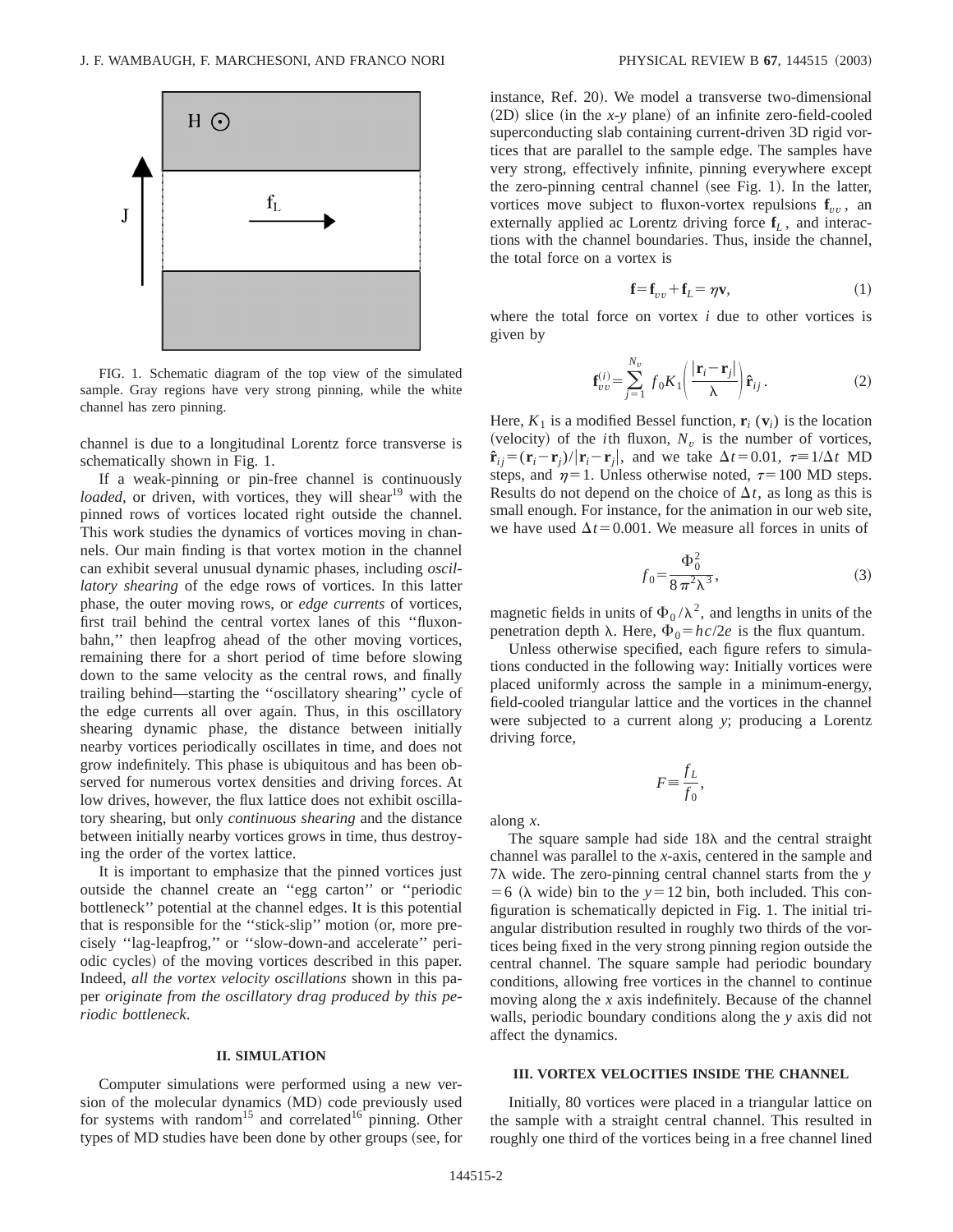

FIG. 2. Velocity of vortices moving inside the sample for several (one  $\lambda$ -wide) bins along the *y*-axis of the sample. Two separate sequences,  $(a)$ – $(c)$  and  $(d)$ – $(f)$ , are shown, corresponding to  $F = 0.02$  and  $F = 1$ , respectively. These frames show successive snapshots of the velocity of the vortices (integrated along x, and binned along y). In (a)–(c) the "edge currents" of vortices trail behind the central vortex lanes of this "fluxon-bahn." This data clearly shows, in  $(d)$ –(f), that the average velocity of the edge current of vortices first trails behind the central vortices (d), then leapfrogs ahead (e), remains there for a short period of time, and then slows down reaching the same velocity of the central rows (f), until finally trails behind—starting the cycle all over again. Notice that the time between the successive snapshots in  $(a)$ – $(c)$  is 500 MD steps, while the time between successive snapshots in  $(d)$ – $(f)$  is 1,500 MD steps. The number of MD steps between ''binned velocity snapshots'' reflects our chosen sampling rate, and not anything inherent to the period of velocity oscillations.

with pinned vortices, with the free vortices distributed in three rows of eight vortices each. Higher densities of vortices were also considered, and one of these higher-field results will be presented in the next section.

When an applied continuous current drove the free vortices in the *x*-direction, the free vortices near the edges of the channel interacted with the egg carton potential produced by the fixed vortices in the pinned region outside the channel. Intuition would expect this situation to produce drag, resulting in a slightly higher velocity for vortices near the middle of the channel. Examinations of the velocity profiles, depicted in Figs.  $2(a) - 2(c)$ , show that this is indeed the case, but only for small enough driving forces. For large drives, a nonintuitive oscillating sheared phase Figs.  $2(d) - 2(f)$  takes place. Figure 2 shows a ''velocity profile'' computed by

$$
\langle v \rangle(y) = \frac{1}{N(y)} \sum_{i_y=1}^{N(y)} v_{i_y}(y), \tag{4}
$$

which is a discrete version of

$$
\langle v \rangle(y) = \frac{1}{L_x} \int_0^{L_x} dx v(x, y) \tag{5}
$$

In the equations above,  $N(y)$  is the number of vortices in the bin between *y* and  $y + \Delta y$ , where we have chosen  $\Delta y$  $= \lambda$ ; *i*<sub>y</sub> labels the bins along the *y* axis. The horizontal length of the channel is  $L<sub>x</sub>=18\lambda$ .

We want to monitor the time evolution of  $v(y)$ , since shear implies a non-zero gradient along  $y$  of  $v(y)$ . We have found that binned velocity snapshots, like the ones shown in Fig. 2, are useful because they illustrate the shear-induced presence of gradients in  $v(y)$ . Thus, we binned the vortex velocity along *y* and integrated the velocities along *x*.

The two sequences  $[(a)-(c)$  and  $(d)-(f)$  in Fig. 2 of velocity profiles across a channel are successive velocity snapshots. These snapshots are made every 500 MD steps during the course of a simulation:  $(a)$ – $(c)$  shows three successive snapshots, while in  $(e)$ – $(f)$  every third snapshot is shown. These two particular chronological sequences show two different types of behaviors that we have found when a perfect triangular lattice of vortices is placed and then forced to move on a superconducting sample with a straight channel.

#### **A. Continuously sheared dynamic phase for low driving**

Sequence  $(a)$ – $(c)$  in Fig. 2 corresponds to a relatively weak driving force of magnitude  $F=0.02$ , and displays the expected ''beer-belly'' curved velocity profile. Here the shear between the edge vortices of the channel and the pinned vortices outside the channel induces a curvature in the velocity profile. The zero-pinning central channel starts from the  $y=6$  ( $\lambda$ -wide) bin to the  $y=12$  bin, both included. These bins are occasionally occupied, depending on the pressure exerted on the edge channels of vortices. In  $(a)$ , the edge rows, interacting with the infinitely pinned vortices experience drag, resulting in the inner row moving slightly faster. The interaction between the inner  $(bin 9)$  and outer  $(bins 7)$ and 11) vortex rows pulls the outer rows along, eventually pushing outwards a few vortices in the edge rows—as they catch on the pinned vortex potential, as shown in Fig.  $2(b)$ . This outward displacement of a few edge vortices creates defects in the moving vortex lattice and also the appearance, in the velocity profile in Fig.  $2(b)$ , of moving vortices (in bins 6 and 12) where there were previously none. For this low density of vortices, and for our chosen fine-grained bins, there are no vortices in bins 8 and 10. A higher density example will be discussed below. In Fig.  $2(c)$ , the velocity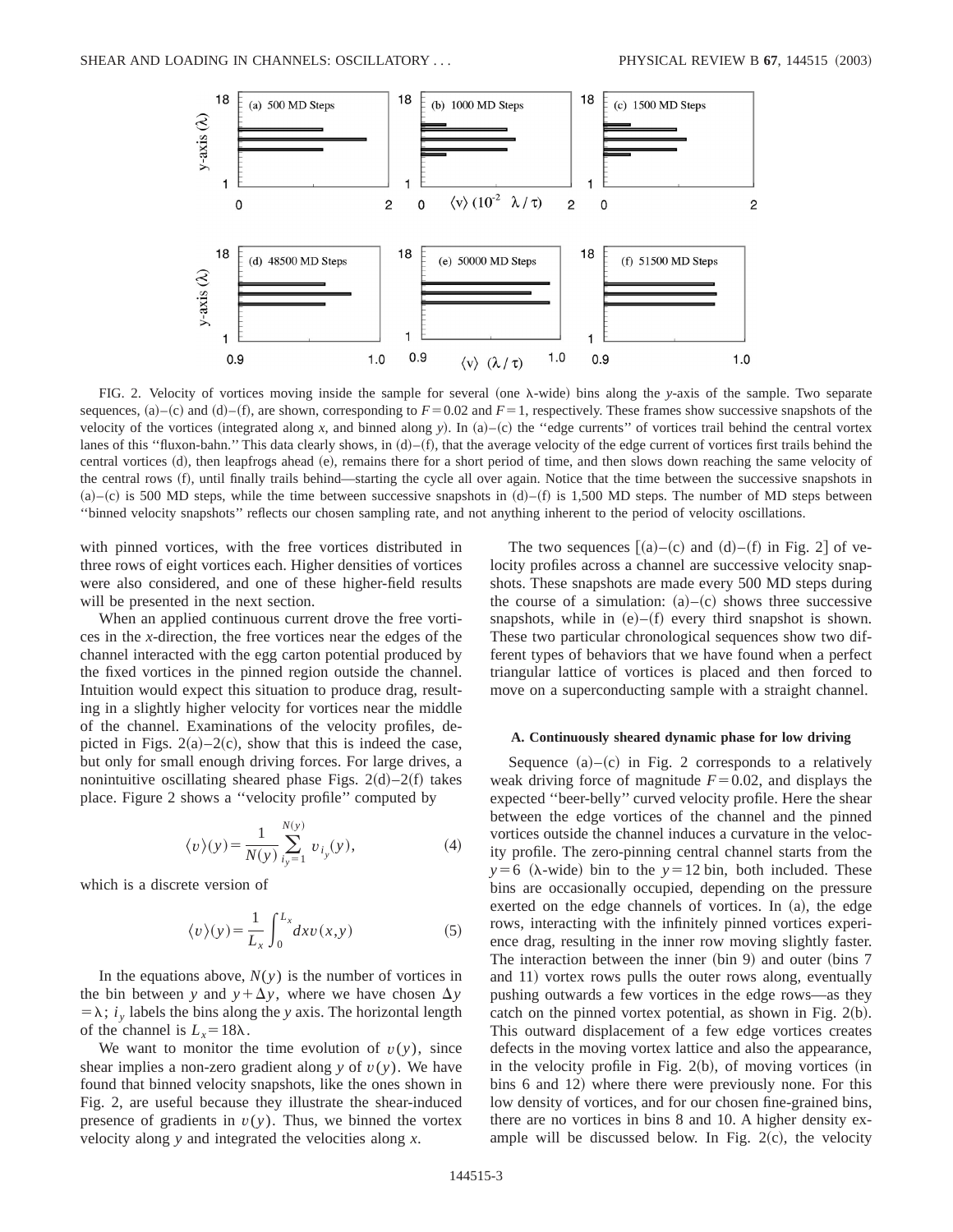

FIG. 3. Comparison of the average velocities of the entire moving vortex lattice (a), and the difference between the velocities of the inner and outer rows of vortices  $(b)$ .  $(a)$  and  $(b)$  refer to the same run with 80 vortices. However, (c) uses 340 vortices, instead of the  $80$  used to obtain  $(b)$ . Notice that  $(a)$  and  $(b)$  are correlated with the same frequency, but phase shifted by about  $3\pi/4$ .

profile has remained ''fanned out'' as the vortices continue to be driven. The original triangular lattice arrangement has not been preserved because the vortex lattice has been continuously sheared, producing many defects. Indeed, the distance between initially nearby vortices grows with time, for low driving forces.

#### **B. Oscillatory shearing dynamic phase for higher driving**

At a higher driving force, however, a novel dynamic vortex phase is observed. Sequence  $(d)$ – $(f)$  in Fig. 2 has the same number of vortices as in  $(a)$ – $(c)$ , but driven by a higher driving force;  $F=1$  instead of  $F=0.02$ . Now, instead of allowing vortices to slip from the outer rows as they catch on the interactions with pinned vortices, the outer rows of vortices actually leapfrog forward past the inner row, by temporarily moving more rapidly than the inner row. Here,  $(e)$ clearly shows the outer rows actually move faster than the inner rows. Eventually, the faster edge rows slow down and, as shown in  $(f)$ , this results in a brief effective uniform velocity across the channel.

This unexpected cycle repeats periodically and it is even more pronounced when there are higher vortex densities, corresponding to higher magnetic fields. The three-row arrangement shown here is just the simplest example that illustrates this novel vortex dynamic phase.

To further characterize this dynamics, Fig. 3 shows the

temporal evolution of the difference in velocities  $v_{\text{diff}}$  between the inner and outer rows  $(a)$ . The overall average velocity in the channel has also been plotted, in (b) to show how  $v_{\text{diff}}$  correlates to  $v$ . The latter will be discussed more in Sec. V. The velocity in  $(b)$  changes to  $(c)$  when the number of vortices is increased from 80 to 340.

# **IV. LEAPFROGGING EDGE VORTICES AT HIGHER VORTEX DENSITIES**

The very unusual cycle of ''trail-behind'' and leapfrogging edge vortices seen in Fig. 2 very clearly persists at much higher field strengths, as indicated in Fig. 4. There, the density of vortices is about four times higher than in the case shown in Fig. 2. When we say ''leapfrog'' we are referring to velocity space, and not necessarily the actual movement of the outer rows past the inner rows.

The chronological sequence of ''snapshots'' in velocity space in Fig. 4 depicts the time evolution of the velocity of vortices across the channel. This situation is similar to Figs.  $2(d) - 2(f)$ , but now there is a much higher field strength: 340 vortices have now been placed in a triangular lattice on the sample with a straight central channel. This combination of field strength and channel width results in the channel being filled with seven horizontal rows of seventeen vortices each.

The behavior exhibited in Fig. 4 is the result of inner rows of vortices being locked together with the outer rows, despite the interactions of the outer rows with the pinned vortices outside the zero-pinning channel. Intuitively one would expect that profiles like (a), (b) and (f) are the norm: *The outer rows snag on the pinned vortices and lag behind the less restricted inner rows*. The surprising behavior is that profiles like  $(c)$  and  $(d)$  indicate that *the temporarily jammed or slowed-down vortices in the outer rows suddenly ''catch up'' or leapfrog by momentarily exceeding the velocity of vortices in the inner rows*. Panel (e) in Fig. 4 shows that this can also result in a much flatter velocity profile than otherwise expected, albeit just briefly.

Simulations at both field strengths discussed here (80 and 340 vortices on the sample) demonstrate continuous shearing under low driving forces, but unusual oscillatory shearing under higher driving forces. In addition to higher field strengths, simulations with smaller  $\Delta t$ 's were used, producing the same results  $(e.g., 0.001$  instead of 0.01). An animation showing the change in velocity profile during a simulation with small  $\Delta t$  is available on the web.<sup>21</sup>

# **V. VELOCITY VERSUS TIME FOR SEVERAL DRIVING FORCES**

Figure 5 shows the vortex velocity, now averaged over the entire sample, for the oscillating shearing phase (top curve,  $F=1$ ), the continuous shearing phase (bottom curve, *F*  $=0.02$ ), and an intermediate "ramped driving" case, where the driving force is slowly increased to monitor the crossover (not a sharp dynamic phase transition) between these two dynamic phases. Several simulations were performed, but only three representative ones are shown here.

Eighty vortices were placed in a triangular lattice, with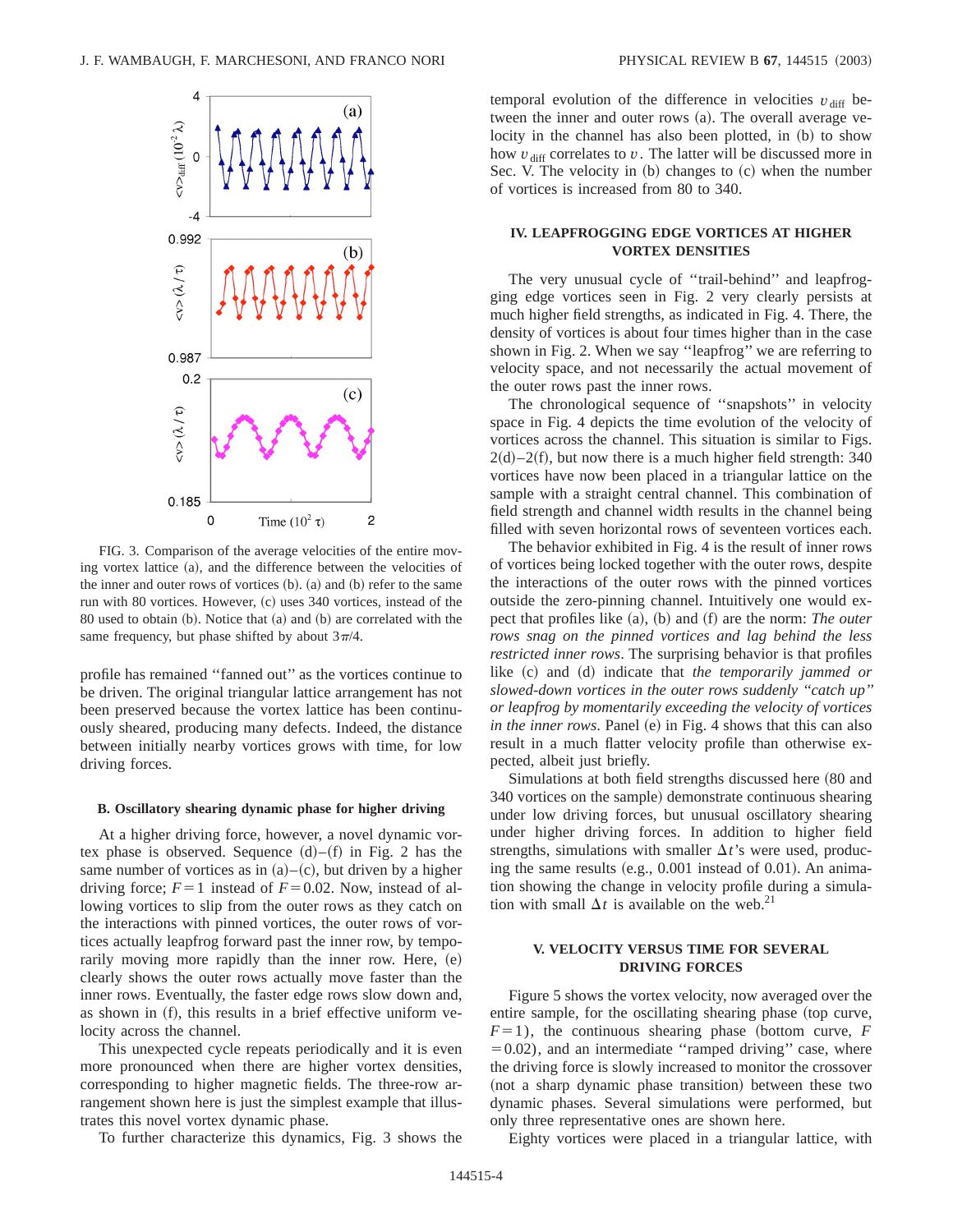

FIG. 4. Velocity of vortices moving inside the sample for several (one  $\lambda$  wide) bins along the *y*-axis of the sample. As in Figs.  $2(d)-2(f)$ ,  $F=1$ ; however, now there are 340 vortices in the sample, instead of just 80. These frames show successive snapshots of the velocity of the vortices (integrated along  $x$ , and binned along *y*!. There are 500 MD steps between successive snapshots. Notice how the unusual oscillating shearing (i.e., the gradient along *y* in the velocity) varies with time across the rows.

rows of fixed vortices bordering the channel of movable ones. The egg carton type effective interaction of the free vortices in the channel with the nearby pinned ones yields several dynamic phases, including the unusual oscillating shearing dynamic phase illustrated in Fig.  $2(e)$ .

The lowest curve shown in Fig. 5 corresponds to a weakdriving case; here with force  $F=0.02$ . First, there is a transient. Afterwards, the average velocity of the entire lattice, not just the edge vortices anymore, shows marked oscillations with time. This corresponds to a ''stick-slip-type'' motion of the vortex lattice *impinging upon a succession of potential energy bottlenecks as it is pushed through the channel*. Notice that, strictly speaking, the ''stick'' phase is really moving, and never stuck. Thus, it is more appropriate to describe it as a phase with an oscillating sine-like average velocity. Notice also that the velocity oscillations in this lowdriving ''continuous shearing'' dynamic phase span about 1/3 of an order of magnitude (the vertical axis has a logarithmic scale).

The highest curve in Fig. 5 shows a typical large-driving,  $F=1$ , case. There, the system is in the oscillating shearing dynamic phase, and the average velocity of the entire system oscillates, as shown in the magnification of this plot located in the lower right inset. The average velocity appears to be constant in the main panel of Fig. 5 because its vertical axis spans five decades!

To monitor the crossover between these two dynamic phases, Fig. 5 also shows an intermediate curve, where the driving force was *slowly* increased from an initial value of  $F=0.02$  to a final value of  $F=1$ . While the average velocity oscillations of the continuous shearing phase, the lowdriving-force-regime, initially persist, it is clear that the amplitude of the velocity oscillations decreases until there is no discernable oscillation (without magnification) in the logarithmic plot. In other words, when the average velocity of the moving vortices is plotted over time, while the driving force is slowly increased, the average velocity eventually becomes relatively stable, in the sense that there is not much overall relative shifting in the lattice. Thus, the lattice, while sheared with oscillating velocities, is not completely torn apart at higher driving forces—because of the periodic "leapfrog" jumps of the trailing edge vortices.

For the measurements shown in Fig. 5, the average displacement of all moving vortices was recorded every 500 MD steps, over the course of 250 000 MD step simulations. We also studied many more values for the driving force, including very high values. For all cases where *F* was approximately larger than 0.05, oscillating shearing was found.

Since the oscillations in the average velocity are caused by the interaction between the moving and pinned vortices, we have found that the frequency of the oscillations depends on the density of the vortices (they are inversely proportional). Thus, careful measurements of the average velocity (e.g., as a voltage), might provide an indirect way of determining the vortex density and magnetic field strength. Indeed, in Fig. 3, the system that produces the signal  $(c)$  is the same one as in (b) but with about four times the number of vortices. Notice how the period decreases. Admittedly, this is not the most direct way to measure fields inside channels.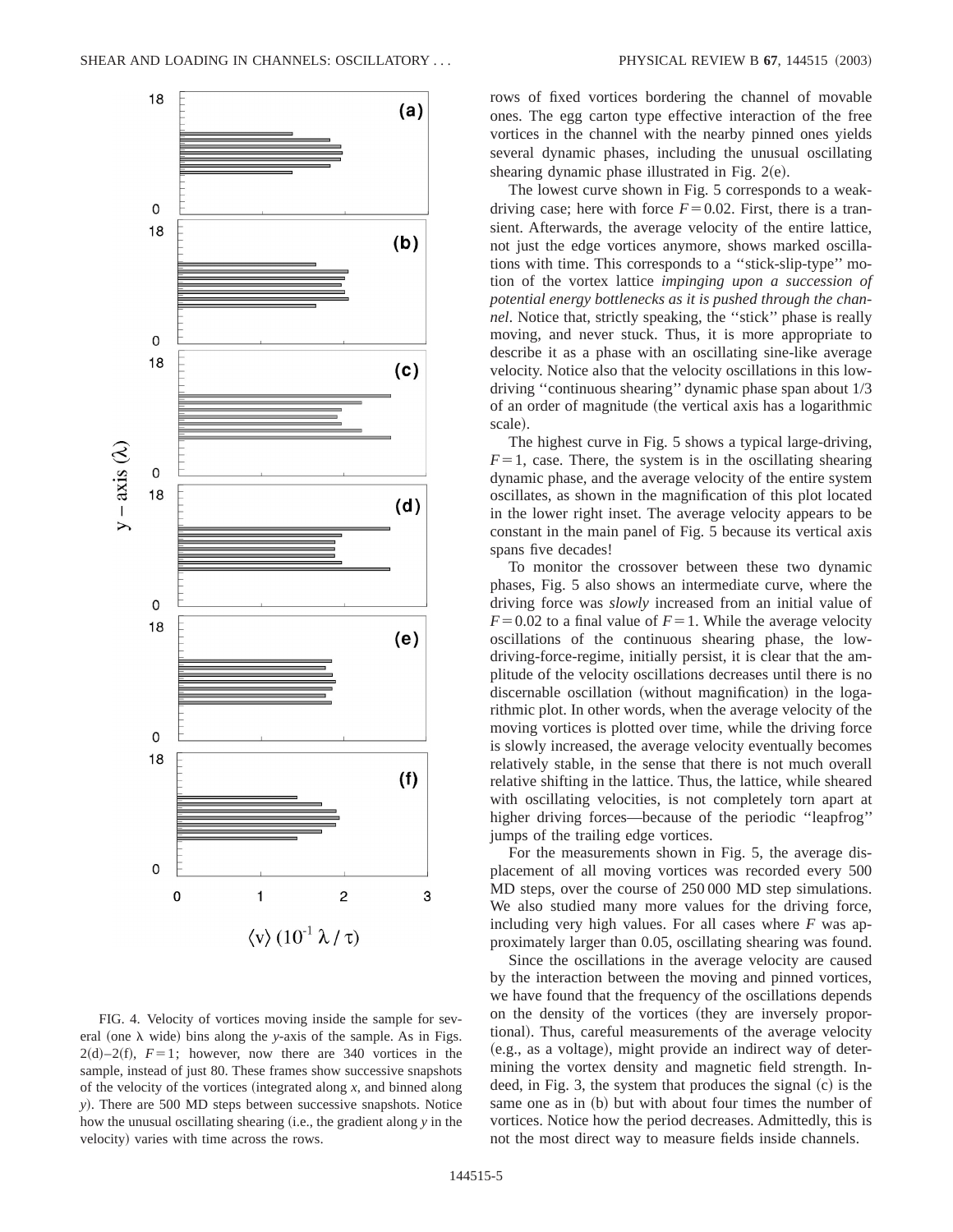

FIG. 5. Time evolution of the vortex velocity, now averaged over the *entire* sample. Every data point corresponds to an average over 500 MD steps. Each run involves 250 000 MD steps. Top curve: for  $F=1$ , the strong driving case, the total velocity of the vortex lattice oscillates, as shown in the lower right inset. The velocity appears constant because the vertical axis spans five decades. Bottom curve: weak driving case,  $F = 0.02$ , where the system is in the continuous shearing phase. Here the average velocity oscillates after an initial transient. Middle curve: the driving force is linearly ramped up from 0.02 to 1. After an initial transient, the system exhibits a crossover (not a sharp dynamic phase transition) from continuous shearing to oscillatory shearing. The initial points of the transient are not shown because the initial velocity is too low (below  $10^{-4}$ ).

# **VI. CONCLUDING REMARKS**

Superconductor vortex channels have been made experimentally using several techniques, including electron beam lithography, irradiation, evaporating layers, or by etching a channel in a strong pinning material (the thinner channel would have less pinning). These recent and ongoing experiments are revealing new physics produced by the vortex dynamics in confined geometries.

More elaborate channels have recently been proposed<sup>17</sup> for transporting vortices along complex nanofabricated channels. These weak-pinning channels with assymetric walls could be very important to get rid of unwanted, trapped flux in superconducting quantum interference device (SOUID) magnetometers, and also move vortices along channels in devices.18 These promising concepts are largely unexplored, and constitute an open and potentially useful area.

In this work we have studied dynamic phases of vortices confined inside pin-free channels surrounded by a strong pinning material. Our main finding is that vortex motion in the

\*Corresponding author. Email address: nori@umich.edu

- <sup>1</sup>E. van der Drift, S. Radelaar, A. Pruymboom, and P. H. Kes, J. Vac. Sci. Technol. B 6, 297 (1988).
- <sup>2</sup>A. Pruyjmboom, P. H. Kes, E. van der Drift, and S. Radelaar, Phys. Rev. Lett. **60**, 1430 (1988).
- <sup>3</sup>A. Pruymboom, P. H. Kes, E. van der Drift, and S. Radelaar, Appl. Phys. Lett. 52, 662 (1988).
- ${}^{4}$ H. Pastoriza and P. H. Kes, Phys. Rev. Lett. **75**, 3525 (1995).
- <sup>5</sup>M. H. Theunissen, E. Van der Drift, and P. H. Kes, Phys. Rev. Lett. 77, 159 (1996).
- 6R. Besseling, R. Niggebrugge, and P. H. Kes, Phys. Rev. Lett. **82**, 3144 (1999).

channel can exhibit several novel dynamic phases. The most unusual one involves the leapfrogging of edge vortices producing ''oscillatory shearing'' of the edge rows of vortices. In this dynamic phase, the distance between initially nearby vortices periodically oscillates in time. At low driving forces, however, the flux lattice exhibits ''continuous shearing'' and the distance between initially nearby vortices grows in time, thus destroying the order of the vortex lattice. These phases might be best observed using direct imaging methods, like Lorentz microscopy.<sup>22,23</sup>

### **ACKNOWLEDGMENTS**

We acknowledge useful conversations with G. Crabtree, A. Koshelev, W. Kwok, and V. Vlasko-Vlasov. F.N. acknowledges support from NSF Grant No. EIA-0130383. We also thank the University of Michigan (UM) Center for Theoretical Physics, and the Center for the Study of Complex Systems. J.F.W. acknowledges support from the NSF Research Experience for Undergraduates (REU) program at the UM.

- ${}^{7}$ L. M. Floria and J. J. Mazo, Adv. Phys. **45**, 505 (1996).
- 8M. Marchevsky, J. Aarts, P. H. Kes, and M. V. Indenbom, Phys. Rev. Lett. **78**, 531 (1997).
- <sup>9</sup>S. Anders, Ph.D. thesis, University of Chicago, 1999.
- <sup>10</sup>S. Anders, A. W. Smith, H. M. Jaeger, R. Besseling, P. H. Kes, and E. van der Drift, Physica C 332, 35 (2000).
- <sup>11</sup>S. Anders, A. W. Smith, H. M. Jaeger, R. Besseling, P. H. Kes, and E. van der Drift, Phys. Rev. B **62**, 15 195 (2000).
- $12$ W. Kwok *et al.* (unpublished).
- <sup>13</sup> A. Koshelev, Physica C **223**, 276 (1994).
- $14$ M. C. Marchetti and D. R. Nelson, Physica C 330, 105  $(2000)$ .
- <sup>15</sup>F. Nori, Science 278, 1373 (1996); T. Matsuda, K. Harada, H.